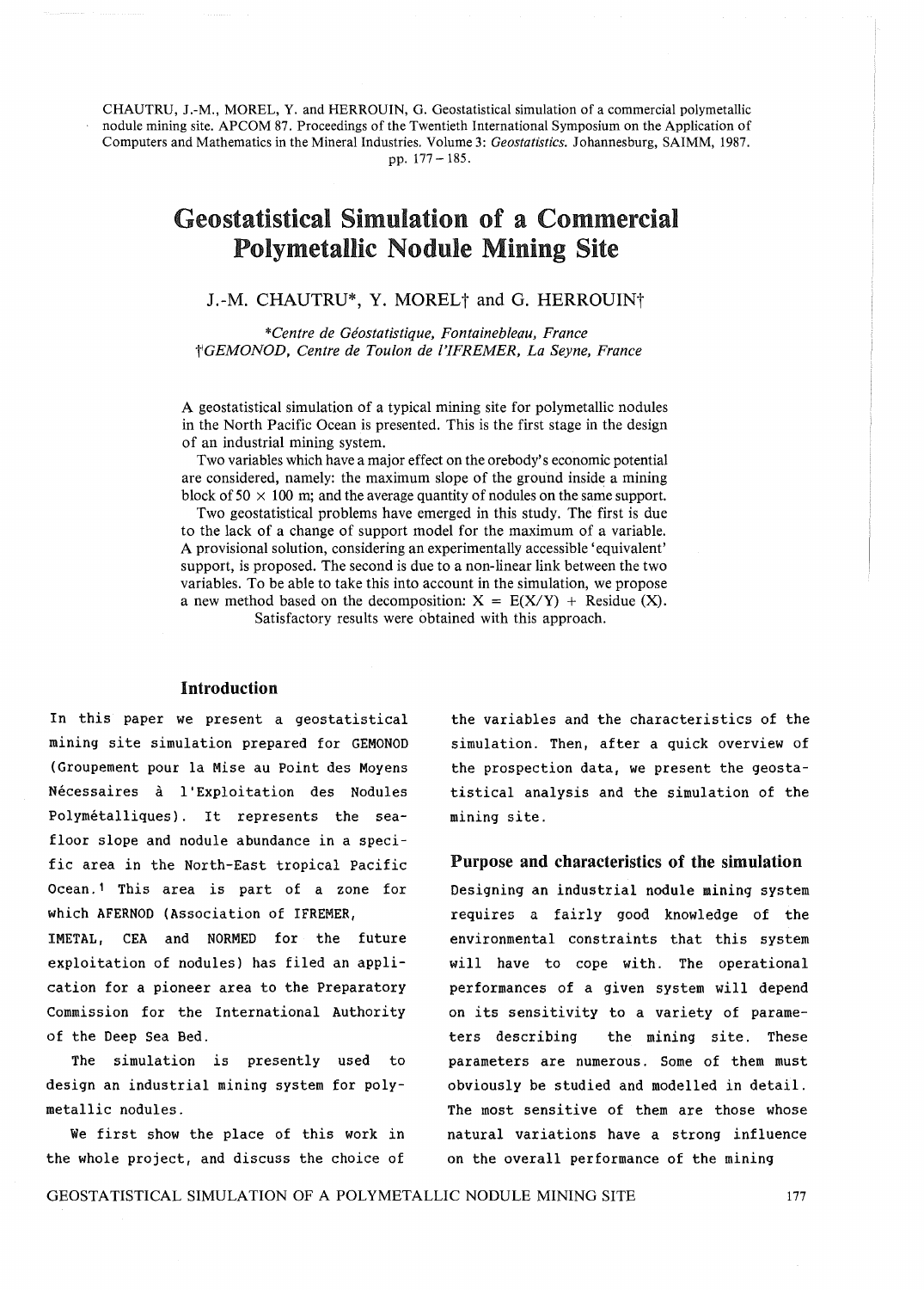system. For example, among the weather and sea-state conditions, wind speed and direction are determining factors.

As for the geological factors which interest us here, nodule abundance, seafloor slope and soil mechanical properties are important, because they are limiting factors for the mining lane definition. More precisely because of its size, its weight, its power and its stability, the miner cannot move if the soil is too soft, or if the slope is too big (we assume over 10% in this study). Moreover, the trafficable areas must bear enough nodules to be mined.

That is why it is important to have an image of the spatial distribution of these variables. This image is given by the geostatistical simulation of nodule abundance and sea-floor slope. The data on the shear strength are too sparse at present to allow a good study.

In practice, we have produced a 2-D regular grid of 450 x 500 points. Each node is the center of a simulated block of 50x100 m. This block size is a compromise between the maximum number of grid points to be computed, the size of the site to be modelled, the effective width of the bottom collector system ( 10 to 20 meters) and the spatial resolution of the abundance observations (20 to 30 meters).

This simulation is the cornerstone of mining strategy studies. 2 3 4 Particularly it is used for predicting the performance of a mining system, given its characteristics and a certain mining strategy, for example, for computing the efficiency of the system, which compares the weight of the collected nodules to the weight of the existing nodules on the mined areas. It is also-indispensable for determining the characteristics of the exploited area (length and width of the mining lanes, and consequently frequency of manoeuvres, wasted time, etc.).

## The prospection data

A computer file has been constructed from a detailed interpretation of the data collected by 20 of the 68 deep-towed photographic and microtopographic surveys of the IFREMER's Raie-2 and Epaulard systems.

The nodule abundance in kilograms per square meter and the slope of the sea floor in percent along the navigation track of the deep towed devices have been calculated from these data. Then we have built varying sized samples, within which the two variables are constant (Figure 1). This particularity will oblige us to weight all statistics (histograms, variograms, etc.) by sample length.

In the present work, seven of the twenty surveys have been selected, totalling 224 kilometers of track line, that represent one type of abundance and slope distribution, which is hopefully representative of a mineable area. More details have been published elsewhere. 1 5 6

In addition to this, we used two other kinds of information:

(a) Sea-depth measurements obtained by

- sea-beam 7, and plotted on a regular grid with a mesh of 250 meters, and covering a large area. These data give us knowledge of the regional a good topographic structure of the mining site, which is characterized by an alternance of hills and valleys oriented roughly N-S. The anisotropy is very strong 1 and will be very important during the geostatistical study.
- (b)Images collected with IFREMER's SAR system 8 which is a side-looking sonar capable of working down to a depth of 6000 meters. These images show topographic trends and details which are not detected by the sea-beam.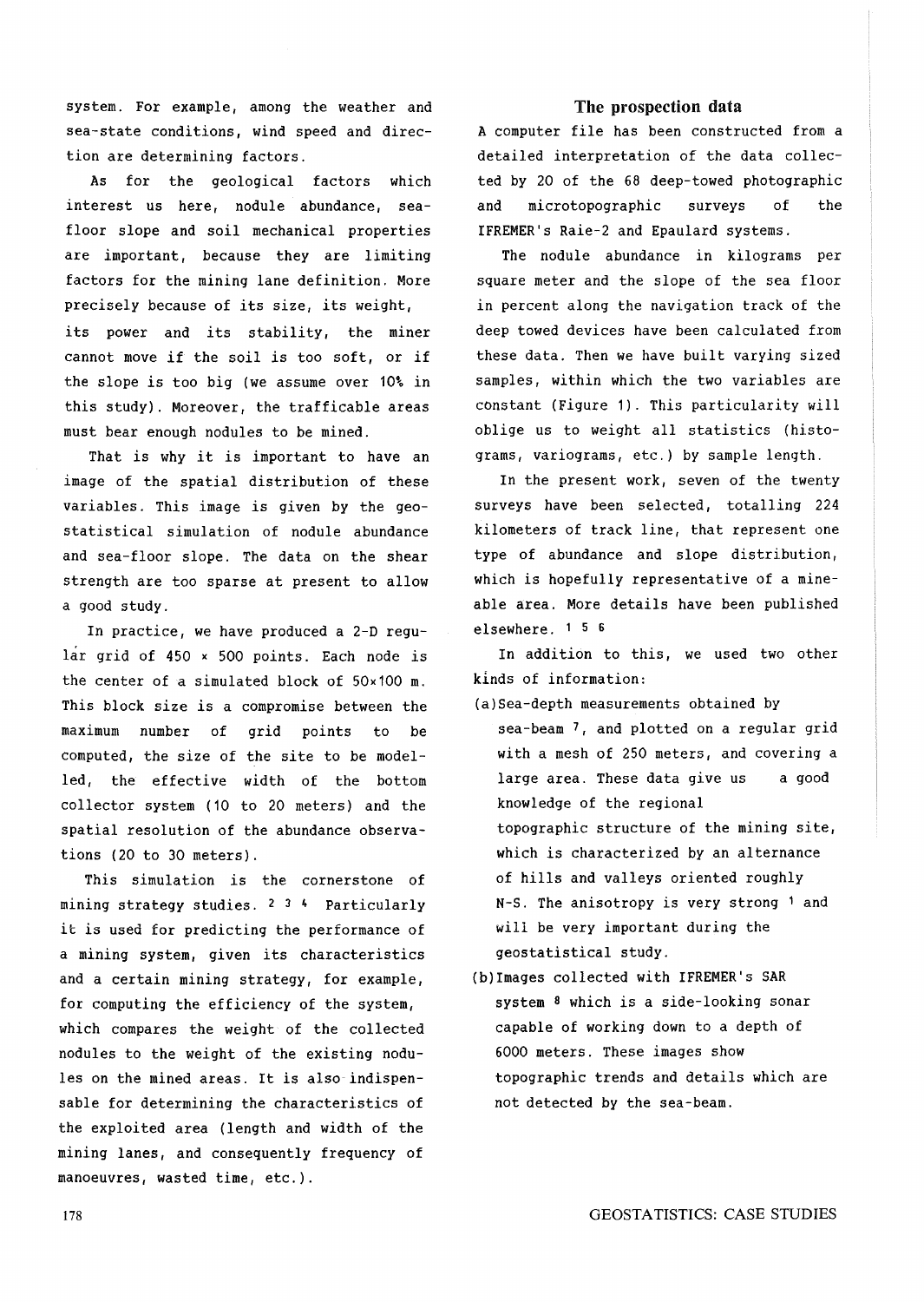

FIGURE 1. Graphic presentation of a photographic and microtopographic RAIE-2 survey.

A. *Depth variation in metres along the whole survey*. The vertical exaggeration is  $\times$ 5. Between 0 and 15 000 metres, the abyssal hills are narrow and low. Beyond 15 000 metres, the hills become wider and higher. Obstacle photographic observations are reported along the depth line: AS, AE and AR as well as S, E and Rare autocrops and blocks of sediments, polymetallic crusts and basaltic rocks. Small scarps are reported by their height in metres and their orientation: 02W is a two-metres high scarp facing west; scarps less than one metre high are reported as autocrops. Blocks are reported with their height: DA,; EB and Dl are encrusted blocks about 0,3, 0,6 and one metre high respectively. VB are whale bones. Numerical values over the abscissa line are headings of the track line

B. *Detail of a 6 km long portion of Figure 1A*. The vertical exaggeration is  $\times$  1.6 Note that the obstacles are generally clustered in sloped areas

C. *Slope variation of the sea bottom in percentage points over the same portion.* Slopes over 20% are cutoff. There is an average of one slope value every 80 metres.

D. *Nodule abundance variation in kg/m2 over the same portion.* Where obstacles are observed, the abundance is zero, and abundance tends to drop in the vicinity of steep slopes and obstacles. There is an average of one abundance value every 260 metres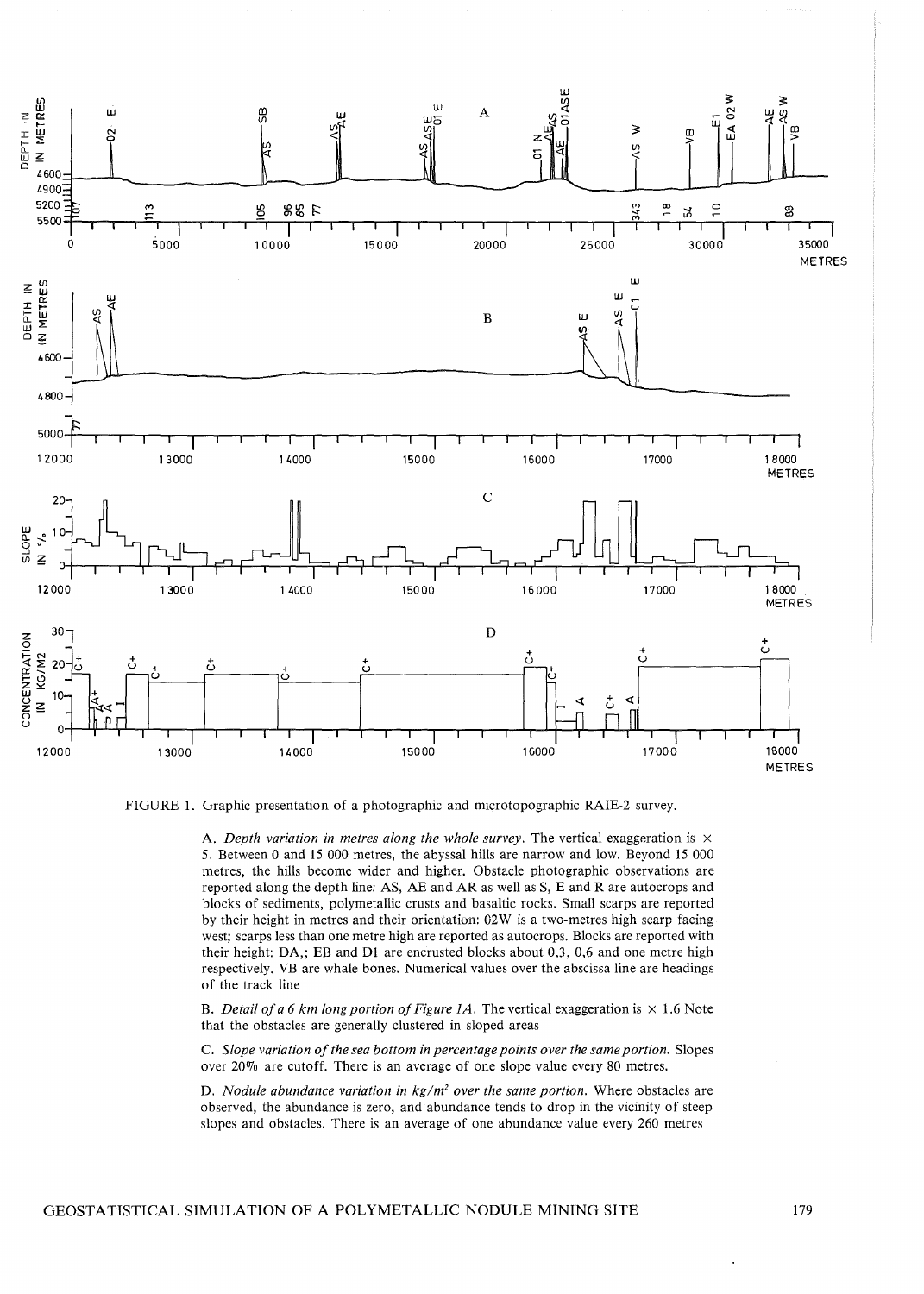# Geostatistical structural analysis Data appraisal

Besides the varying sample size, numerical data coming from the system Raie-2 raise some difficulties.

The ground slope is the absolute difference of depth between the successive measurement points divided by their distance along the track line. This value is an oriented slope and does not represent the greatest dip at a given point, which interests the designer. In fact, because the topography is strongly oriented in the study area, these two slopes are approximately the same along the E-W track lines. But *they* are generally quite different along the other directions. Consequently, we can only consider the E-W slope data, and must use the sea-beam and SAR information for estimating the anisotropy. On the contrary, the nodule abundance data can be used along all directions.

Furthermore, we are *only* able to simulate 'Gaussian' (i.e. normally distributed) random functions. Then we have to anamorphosize (i.e. transform) the raw data to 'Gaussian' data. In the following sections, all the data are 'Gaussian', except where indicated.

#### Study of **the** slope

The main problem encountered in this study is the change of support, because we want to simulate 2-D blocks of 50 x 100 m with a non-reqularizable variable. So we cannot use the usual change of support models. The designer is not interested in the mean slope of the block (how to define it?) but in the maximum dip value encountered in the block. If it is above a certain value, the block will be considered as dangerous and not mined.

No change of support model is available at present for the maximum value on a block. While waiting for the results of research on this subject, we propose the following intuitive approach:

We have noticed experimentally in 1-D that the moments of the maximum slope distribution, and the distribution itself, depend on the support. We can imagine that it varies with the slope's dispersion inside the support. In the 2-D case, we assume this distribution to be the same for two supports with the same dispersion variance, i.e. when  $\gamma(V_{1-D}, V_{1-D}) = \gamma(V_{2-D}, V_{2-D})$ 

 $\gamma$  is the point variogram of the slope (Fig. 2) .

Then we determine experimentally a linear support 'equivalent' to the 50 x 100 m support. This length has been estimated at 58.6 m.



• FIGURE 2. Punctual variogram of slope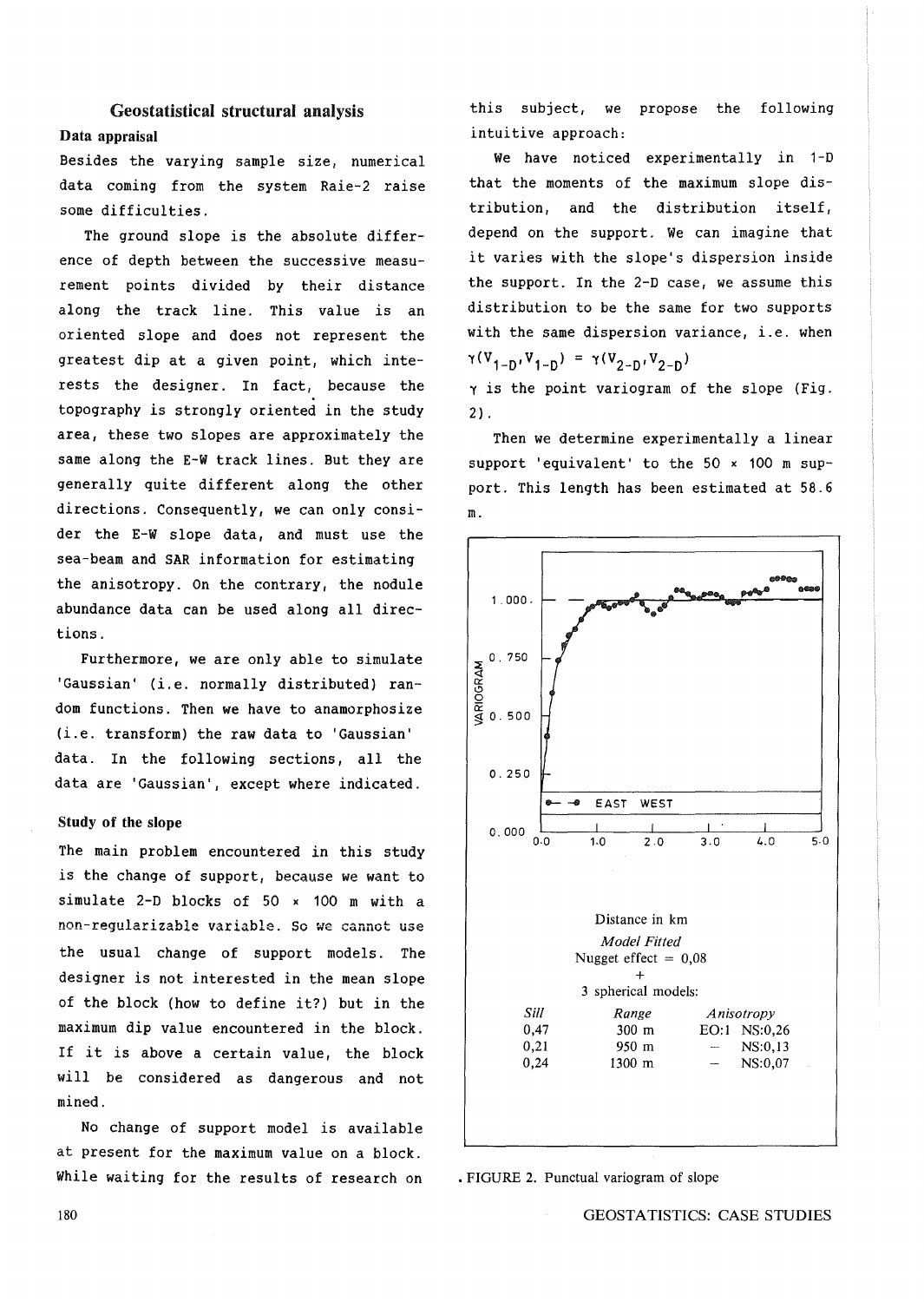The initial track lines are then cut into samples of 58.6 m, and the anamorphosis and the variogram to be used in the simulation are computed from these new data. Figures 3 and 4 show the histogram (for raw data) and the variogram (for Gaussian data) of maximum slope on a 58.6 m support together with their fitted models.

The anisotropy has been evaluated from a structural analysis of slopes computed from sea-beam data, and by observing the SAR images.

#### **Correlation between slope and nodule abundance**

These two variables must be studied on the same support. Then we have to regularize abundance on a 58.6 m support. But this length does not correspond to the 'equivalent' support of the  $50 \times 100$  m block for nodule abundance, because the point variogram of this variable is different from the slope one. The Gaussian discretized model 9 shows the great similarity of the geostatistical characteristics for the two supports (Figures 5 and 6). Then we can work on the linear support and extend our conclusions to the rectangular one.

The correlation coefficient between the



FIGURE 3. Histogram of slope on the linear support of 58,6 m



FIGURE 4. Variogram of slope on the linear support of 58,6 m



FIGURE 5. Histogram of nodule abundance on the 58,6 m support with the model for the 50  $\times$  100 m support

two variables is equal to -0.35. Figure 7 shows a non-linear relation between slope and nodule abundance. Note that a slight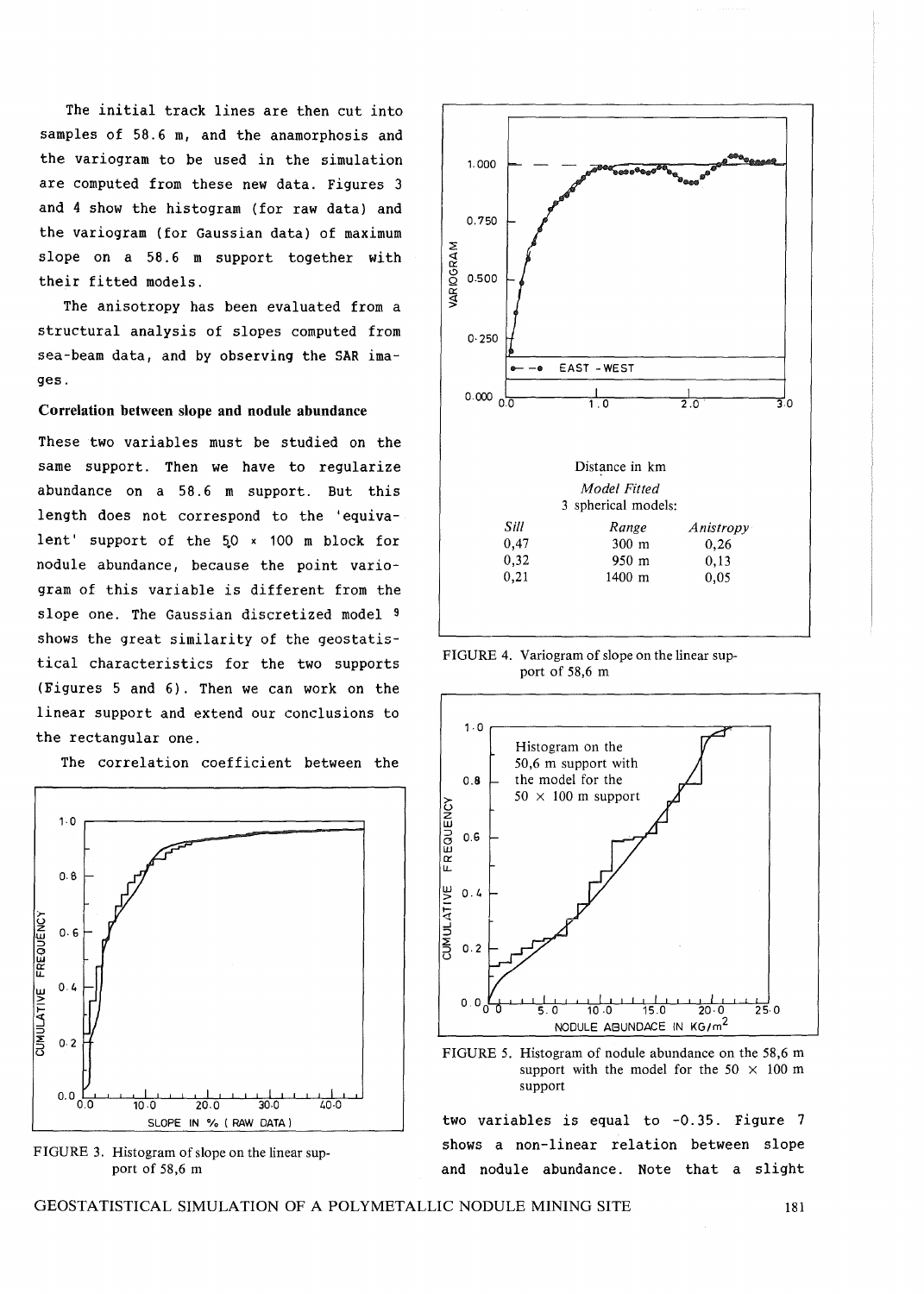



slope is more favourable for abundance than flatness. We think that this geological fact is due to particular sedimentation conditions.

Because of the shape of the relation between the variables, we cannot carry out a bivariate simulation with usual models, but must find a new method to take this link into account.

We propose the following model:



FIGURE 7. Experimental regression between abundance and slope

 $X = E(X/Y) + Res(X)$ 

with  $X =$  nodule abundance

Y = sea-floor maximum slope.

It is clear that, by construction, we have the following properties at a given point:

- (a) E(X/Y) and Res(X) are uncorrelated;
- (b) for a fixed Y, the mean of Res(X) is null.

Figure 8 shows that this last property is satisfied. Note that the oscillations are due to the fitting. Moreover, the correla- $0.00$   $2.50$   $5.00$   $7.50$   $10.00$  tion coefficient is equal to 0.01. On Figure 8, we can also see that, when Y is fixed,  $Var(E(X/Y))$  is approximately constant except at the beginning of the curve, but this may be an artefact due to the very small number of data in the first classes of  $E(X/Y)$ . Then we assume the independence between  $E(X/Y)$ and Res(X), at a given point.

> Moreover, Figure 9 shows that these two variables are uncorrelated for two different points.

> Finally, we assume independence between  $E(X/Y)$  and  $Res(X)$ .

> We can then simulate the nodule abundance as follows:



FIGURE 8. Experimental regression between RES(X) and  $E(X/Y)$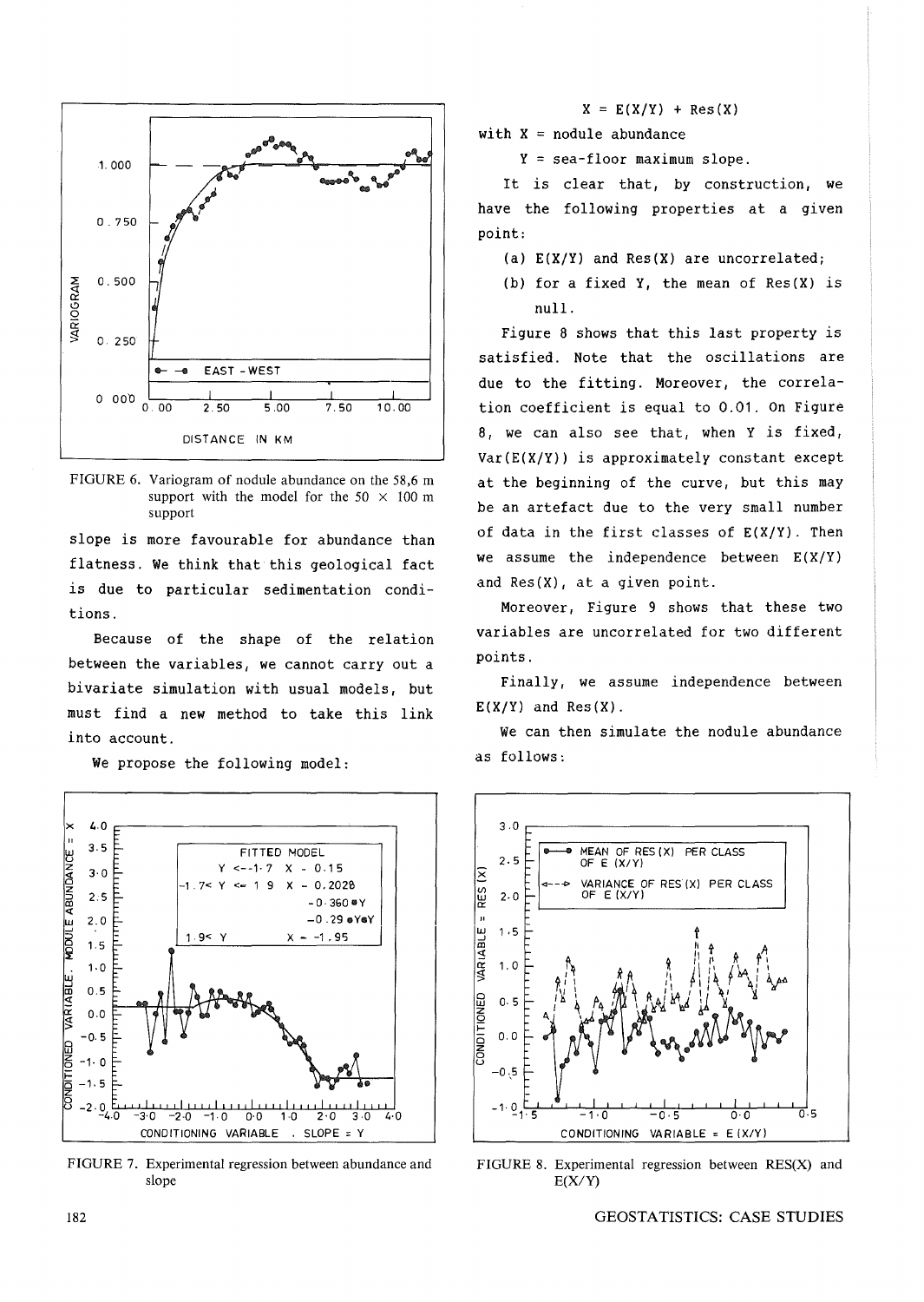



- (a) computation of the expected value of abundance from the slope simulation by the fitted model of the regression curve (Figure 7);
- (b) simulation of the residue Res(X);
- (c) calculation of the final simulation



as the sum of the previous ones;

(d) use of the anamorphosis function of nodule abundance to build the raw data simulation.

The Raie-2 data study has shown that the nodule abundance was weakly anisotropic. Since Y and then  $E(X/Y)$  are strongly anisotropic, we have decided to consider the residue Res(X) as isotropic to compensate for the difference.

Figure 10 shows the variogram of the residue to be simulated.

#### Results of the simulation

The simulations of the slope and of the residue have been computed using the random tokens technique. On Figures 11 and 12, we can see examples of maps drawn from each final simulated grid, after being transformed back to raw data.

They represent the whole simulated area with a width of 22.5 km and a length of 50 km.

The link between the two variables has been respected, as are the variograms. 10

# Conclusion

These simulations have given good results, considered as realistic by the geologist. Since their variograms and histograms are similar to those of the presumed ore deposit, and since the relation between slope and concentration is respected, they make it possible to design the nodules mining system quite precisely. It is now possible to adapt the characteristics of the miner to the environmental conditions it will encounter.

This is a good example of the usefulness of geostatistical simulations.

FIGURE 10. Variogram of the residue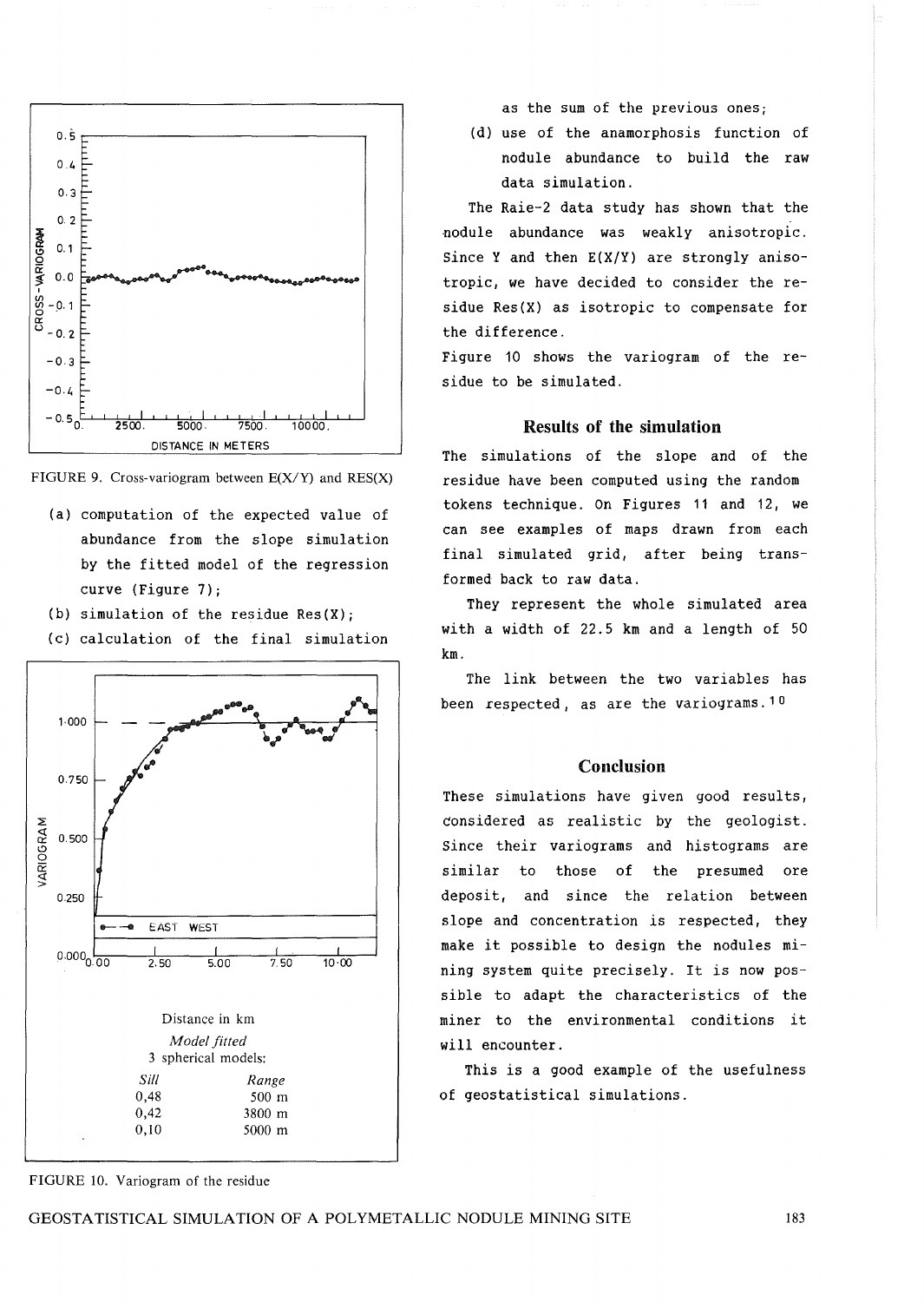

FIGURE 11. Map of the slope. On black areas the slope is over 10%

# References

1. MOREL, Y. and LE SUAVE, R.

l'environnement morphologique et sedimentaire dans un secteur intraplaque du Pacifique Nord (Zone Clarion-Clipperton).

Bull. Soc. Geol. de France, t.ll, n' 3, 1986, pp. 361-372.

2. CHARLES, C., TAINE, B. and SCHOENTGEN,



FIGURE 12. Map of nodule abundance. White areas represent rich zone, with a concentration over 10 kg/ $m^2$ 

P.A. Numerical study of the dynamic behaviour of a deep-sea mining system usig hydraulic lift. Off-Shore Tech. Conf., 1986, Paper n· 5238.

3. CHARLES, C., CHASSERY, J.M. and MONTANVERT, A. Applications of image analysis to the determination of the